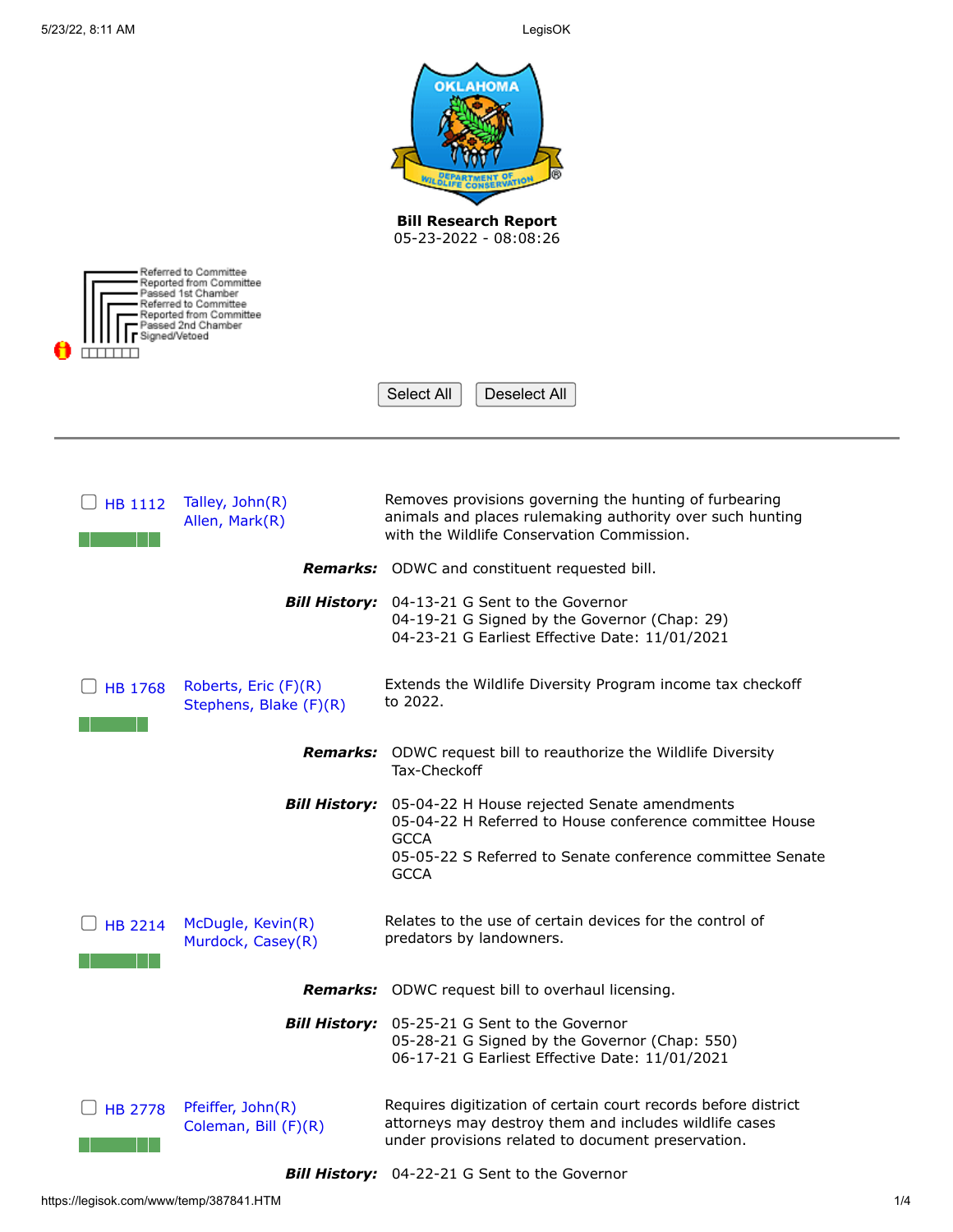|                |                                                | 04-27-21 G Signed by the Governor (Chap: 256)<br>06-04-21 G Earliest Effective Date: 11/01/2021                                                                   |
|----------------|------------------------------------------------|-------------------------------------------------------------------------------------------------------------------------------------------------------------------|
| <b>HB 3196</b> | Williams, Danny (F)(R)<br>Daniels, Julie(R)    | Creates the Burt Holmes Fee Structure Policy Act and<br>adjusts several fees and fines related court costs, trials, and<br>proceedings.                           |
|                | <b>Bill History:</b>                           | 05-16-22 S Committee hearing cancelled House GCCA<br>05-17-22 S Meeting set for 9:55 a.m., Room 450, House GCCA<br>05-17-22 S Discussed and Opened for Signatures |
| <b>HB 3639</b> | Dempsey Eddy (F)(R)<br>David, Kim(R)           | Adjusts fees on various youth nonresident hunting licenses;<br>EMERGENCY.                                                                                         |
|                |                                                | <b>Bill History:</b> 05-19-22 S Senate finally passed conference bill (Vote Y: 45/N:<br>$\left( 0\right)$                                                         |
|                |                                                | 05-19-22 S Emergency Passed (Vote Y: 45/N: 0)<br>05-20-22 G Sent to the Governor                                                                                  |
| <b>HB 3640</b> | Dempsey Eddy (F)(R)<br>Murdock, Casey(R)       | Increases penalties on certain hunting and trapping<br>violations, including the potential suspension of hunting<br>privileges; EMERGENCY.                        |
|                | <b>Bill History:</b>                           | 04-19-22 G Sent to the Governor<br>04-20-22 G Signed by the Governor (Chap: 19)<br>04-22-22 G Earliest Effective Date: 07/01/2022                                 |
| <b>HB 4281</b> | Dempsey Eddy (F)(R)<br>Murdock, Casey(R)       | Removes provisions permitting the use of certain lethal<br>anti-coyote devices at the corners of perimeter fences.                                                |
|                | <b>Bill History:</b>                           | 05-16-22 H House concurred in Senate amendments (Vote Y:<br>86/N: 0)<br>05-17-22 G Sent to the Governor<br>05-20-22 G Signed by the Governor                      |
| <b>HJR1046</b> | Gann, Tom(R)<br>Daniels, Julie(R)              | Approves and disapproves certain proposed permanent<br>rules of state agencies.                                                                                   |
|                |                                                | <b>Companions:</b> HJR1040 (Refiled from 57R Session)                                                                                                             |
|                |                                                | Bill History: 05-26-21 G Sent to the Governor<br>06-11-21 G Signed by the Governor<br>06-11-21 G Earliest Effective Date: 06/11/2021                              |
| <b>HR 1002</b> | Talley, John(R)                                | Supports efforts that highlight the importance of public<br>lands to Oklahomans and recognizes their importance to the<br>state's economy.                        |
|                |                                                | Bill History: 03-25-21 H Direct to calendar<br>03-25-21 H Passed/Adopted (Vote Y: 57/N: 13)<br>03-29-21 G To Secretary of State without Signature                 |
| <b>SB 770</b>  | Stephens, Blake (F)(R)<br>Roberts, Eric (F)(R) | Reauthorizes the Wildlife Diversity Program income tax<br>checkoff effective January 1, 2022.                                                                     |
|                | Remarks:                                       | ODWC request bill to reauthorize the Wildlife Diversity Tax<br>Check-off                                                                                          |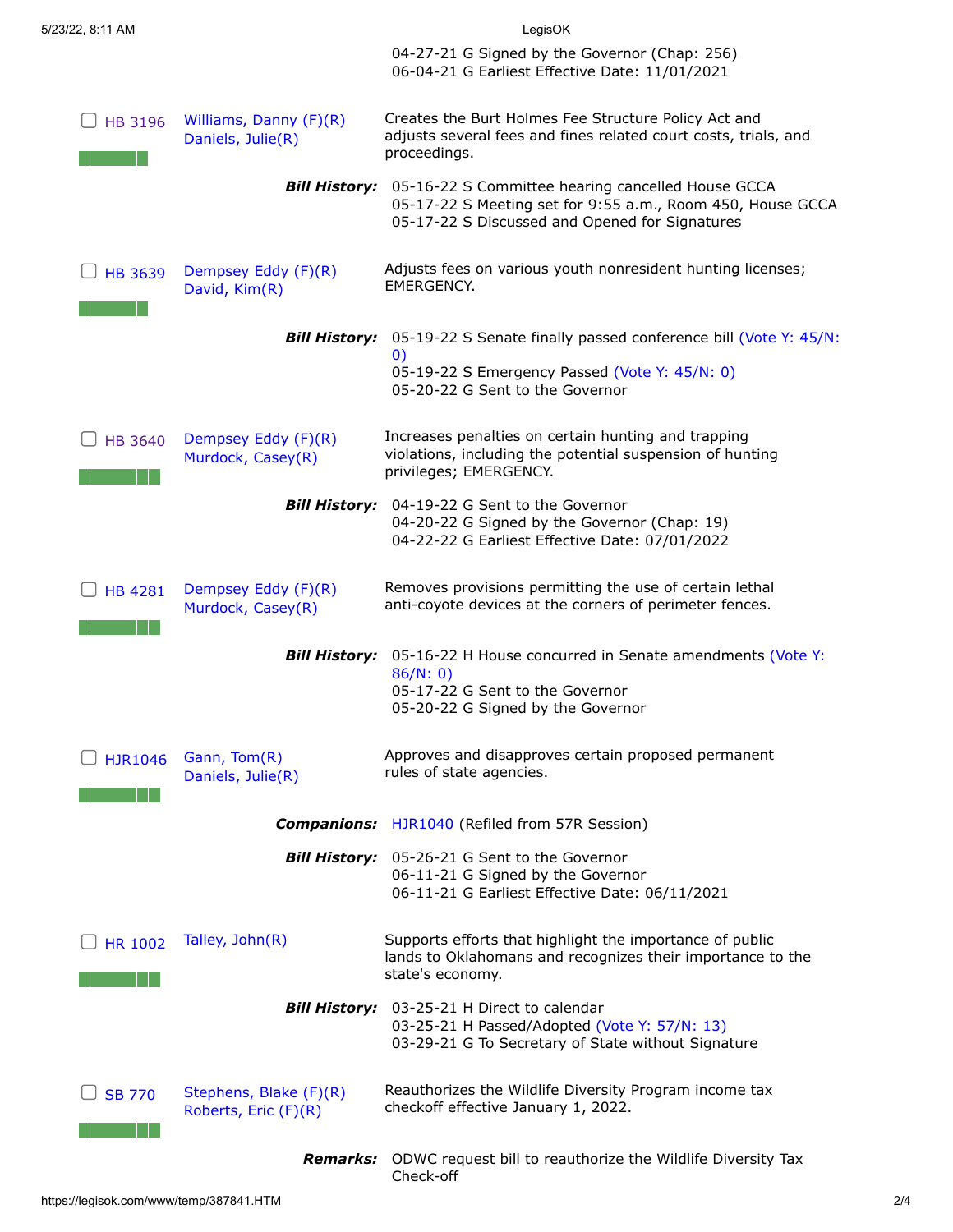|                  |                                             | <b>Bill History:</b> 04-26-21 G Sent to the Governor<br>04-28-21 G Signed by the Governor (Chap: 367)<br>05-06-21 G Earliest Effective Date: 11/01/2021                              |
|------------------|---------------------------------------------|--------------------------------------------------------------------------------------------------------------------------------------------------------------------------------------|
| <b>SB 812</b>    | Murdock, Casey(R)<br>Fetgatter, Scott(R)    | Relates to the surrender of certain licenses to the Dept. of<br>Wildlife upon conviction of certain crimes and by court<br>order.                                                    |
|                  | <b>Bill History:</b>                        | 04-26-21 G Sent to the Governor<br>04-28-21 G Signed by the Governor (Chap: 370)<br>05-06-21 G Earliest Effective Date: 11/01/2021                                                   |
| <b>SB 839</b>    | Dahm, Nathan(R)<br>Roberts, Sean(R)         | Prohibits game wardens from placing or using game and<br>wildlife cameras on private property without permission<br>from the property owner or a valid warrant issued by a<br>judge. |
|                  | <b>Bill History:</b>                        | 04-20-21 G Sent to the Governor<br>04-23-21 G Signed by the Governor (Chap: 202)<br>04-27-21 G Earliest Effective Date: 11/01/2021                                                   |
| <b>SB 1571</b>   | Allen, Mark(R)<br>West, Rick (F)(R)         | Permits the use of pneumatic airbows for hunting during<br>any open season where rifles are a legal weapon;<br><b>EMERGENCY.</b>                                                     |
|                  | <b>Bill History:</b>                        | 05-09-22 S Emergency Passed (Vote Y: 45/N: 1)<br>05-10-22 G Sent to the Governor<br>05-11-22 G Signed by the Governor (Chap: 253)                                                    |
| <b>SB 1696</b>   | Treat, Greg(R)<br>McCall, Charles(R)        | Adjusts certain annual hunting and fishing licenses to expire<br>one year after issuance rather than on December 31 of the<br>issued year.                                           |
|                  | <b>Bill History:</b>                        | 05-02-22 G Sent to the Governor<br>05-04-22 G Signed by the Governor (Chap: 208)<br>05-13-22 G Earliest Effective Date: 11/01/2022                                                   |
| <b>SB 1809</b>   | Garvin, Jessica (F)(R)<br>Boles, Brad(R)    | Declares that landowners may hunt predators at night on<br>their own property without the need for a permit and<br>provides punishments for certain violations.                      |
|                  | <b>Bill History:</b>                        | 04-26-22 G Sent to the Governor<br>05-02-22 G Signed by the Governor (Chap: 171)<br>05-06-22 G Earliest Effective Date: 11/01/2022                                                   |
| SCR <sub>5</sub> | Allen, Mark(R)<br>Wallace, Kevin(R)         | Encourages public schools to incorporate the Dept. of<br>Wildlife Conservation-approved hunter education course<br>into their middle or high school curriculum.                      |
|                  | <b>Bill History:</b>                        | 04-20-21 Laid out for consideration in the House 8:24pm<br>04-20-21 H Passed/Adopted<br>04-22-21 G To Secretary of State without Signature                                           |
| <b>SJR 50</b>    | Howard, Brent (F)(R)<br>O'Donnell, Terry(R) | Approves certain proposed permanent rules of state<br>agencies.                                                                                                                      |
|                  | <b>Bill History:</b>                        | 05-17-22 Laid out for consideration in the Senate 10:47am<br>05-17-22 S Passed/Adopted (Vote Y: 36/N: 10)<br>05-17-22 H Received in the House                                        |